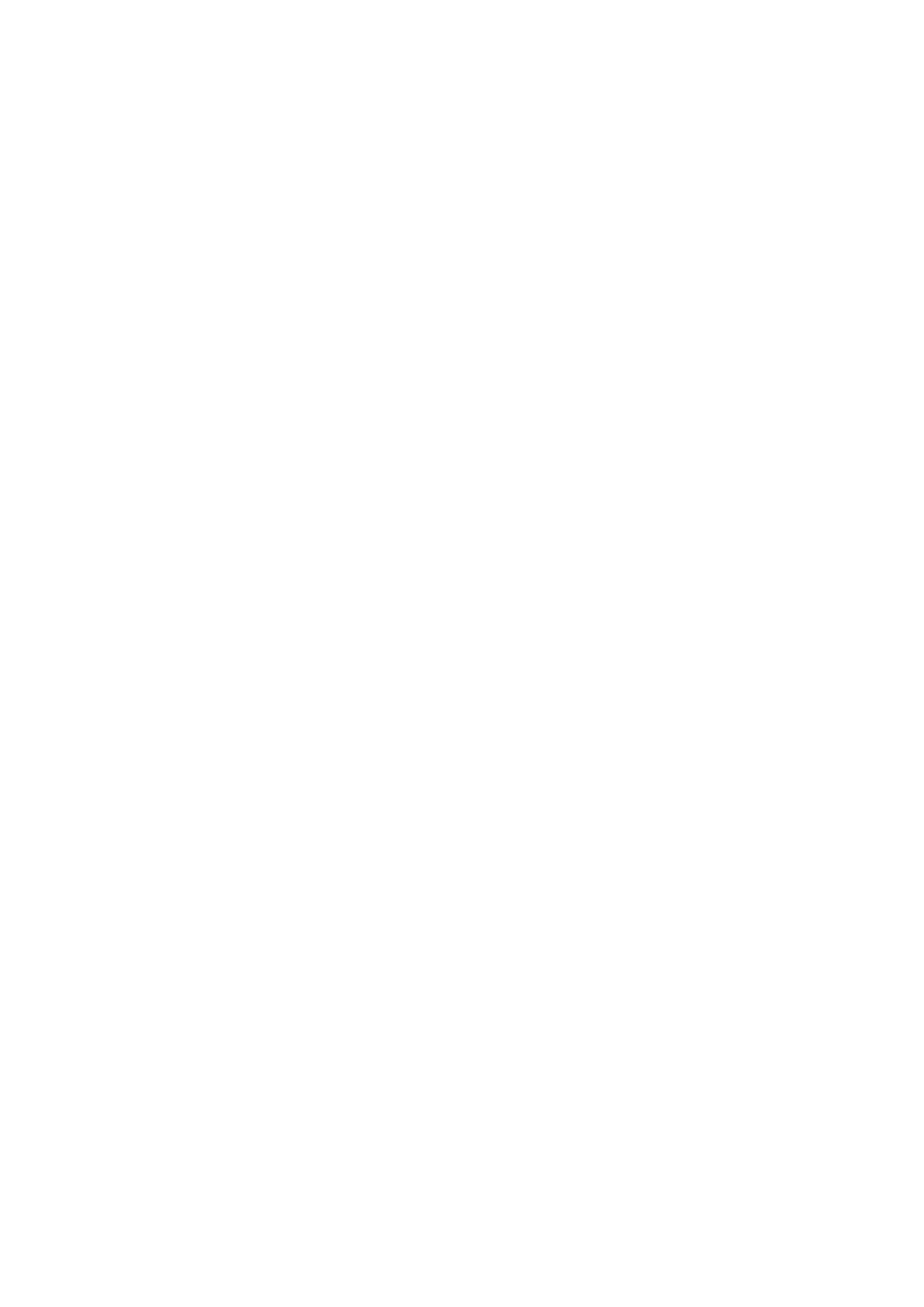# **Contents**

| 1.  |                                                                    |  |
|-----|--------------------------------------------------------------------|--|
| 2.  |                                                                    |  |
| 3.  |                                                                    |  |
| 4.  |                                                                    |  |
| 5.  |                                                                    |  |
| 6.  |                                                                    |  |
| 7.  |                                                                    |  |
| 8.  |                                                                    |  |
| 9.  |                                                                    |  |
| 10. |                                                                    |  |
| 11. |                                                                    |  |
| 12. |                                                                    |  |
| 13. |                                                                    |  |
| 14. | Opportunity Area: Eastney Beach, Fort Cumberland, and Ferry Road14 |  |
| 15. |                                                                    |  |

The Ordnance Survey mapping included in this publication is provided by Portsmouth City Council under licence from the Ordnance Survey in order to fulfil its function as planning authority. Persons viewing this mapping should contact Ordnance Survey copyright for advice where they wish to licence Ordnance Survey map data for their own use. All maps © Crown Copyright, Portsmouth CC, Lic.No:100019671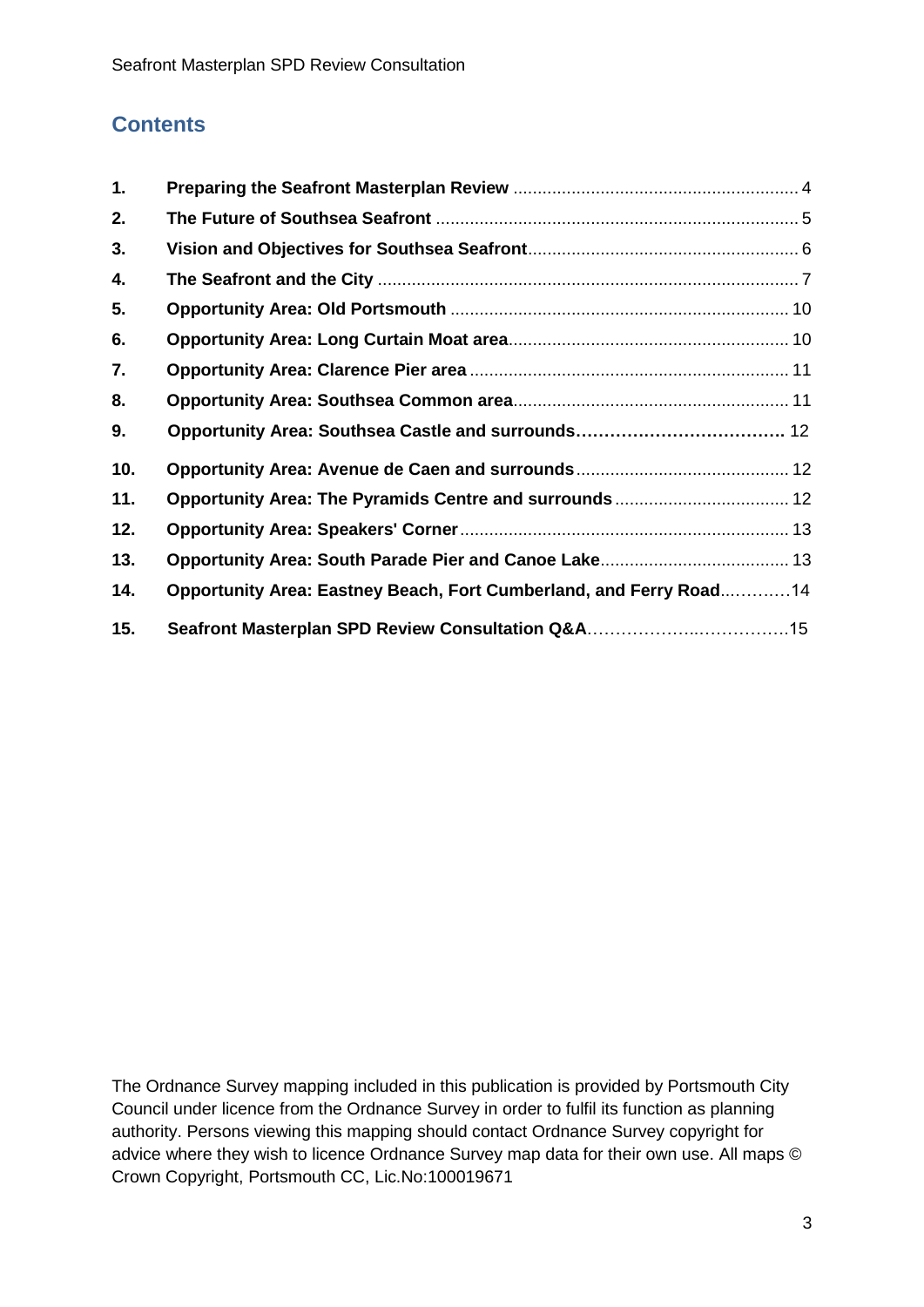# <span id="page-3-0"></span>**1. Preparing the Seafront Masterplan SPD Review**

#### **Introduction**

-

- 1.1. This consultation document is the first stage in reviewing the existing Seafront Masterplan Supplementary Planning Document (adopted by the Council in 2013<sup>1</sup>). The purpose of this first stage consultation is to gather views and seek input from the public and other interested stakeholders. It raises questions about the vision for the seafront, the issues facing the seafront area going forward, and the opportunities for improvement and enhancement of the seafront. It is also a chance for you to make comment to the Council in its role as local planning authority about other aspects of the seafront area.
- 1.2. Once the views gathered from this consultation have been fully considered and further work has been carried out to review the existing SPD, there will be further consultation on a more detailed document, which will include specific proposals. Once finalised, the reviewed Seafront Masterplan will set out the planning delivery strategy for guiding, shaping, and enabling future development, regeneration, and public realm enhancement opportunities in the seafront area. It will contain a vision, maps, and details of what type of development opportunities may be possible and where, together with provisions for enhancements to the public realm and other changes to the way space is used within the seafront area.
- 1.3. Separate to this consultation and the work to review the SPD, the Eastern Solent Coastal Partnership  $(ESCP)^2$  is currently putting together proposals for the 'Southsea Coastal Defences Scheme', which is a proposal to enhance and replace the existing Southsea sea defences that are coming to the end of their life and do not provide adequate levels of protection for current day sea levels.
- 1.4. The ESCP are running their own series of consultations specifically for the sea defences and any proposals they formulate will be subject to the usual planning application process in due course. The update to the SPD will seek to respond to the ESCP's sea defence proposals but will also identify opportunities to facilitate regeneration of the wider seafront area.

#### **How to get involved - responding to the consultation**

1.5. The consultation period on this document runs from **02 July to 27 August 2018**. This document is published on the Council's website. Paper copies of this document are also available to view at the local libraries, community centres, and at the Civic Offices.

<sup>1</sup> An electronic copy can be found at [https://www.portsmouth.gov.uk/ext/documents-external/dev](https://www.portsmouth.gov.uk/ext/documents-external/dev-seafront-masterplan-final.pdf)[seafront-masterplan-final.pdf](https://www.portsmouth.gov.uk/ext/documents-external/dev-seafront-masterplan-final.pdf)

<sup>2</sup> A cross-Authority partnership consisting of a small team of specialist coastal officers and engineers, who centrally manage coastal flood and erosion risk across 162km of coastline [\(www.escp.org.uk\)](http://www.escp.org.uk/)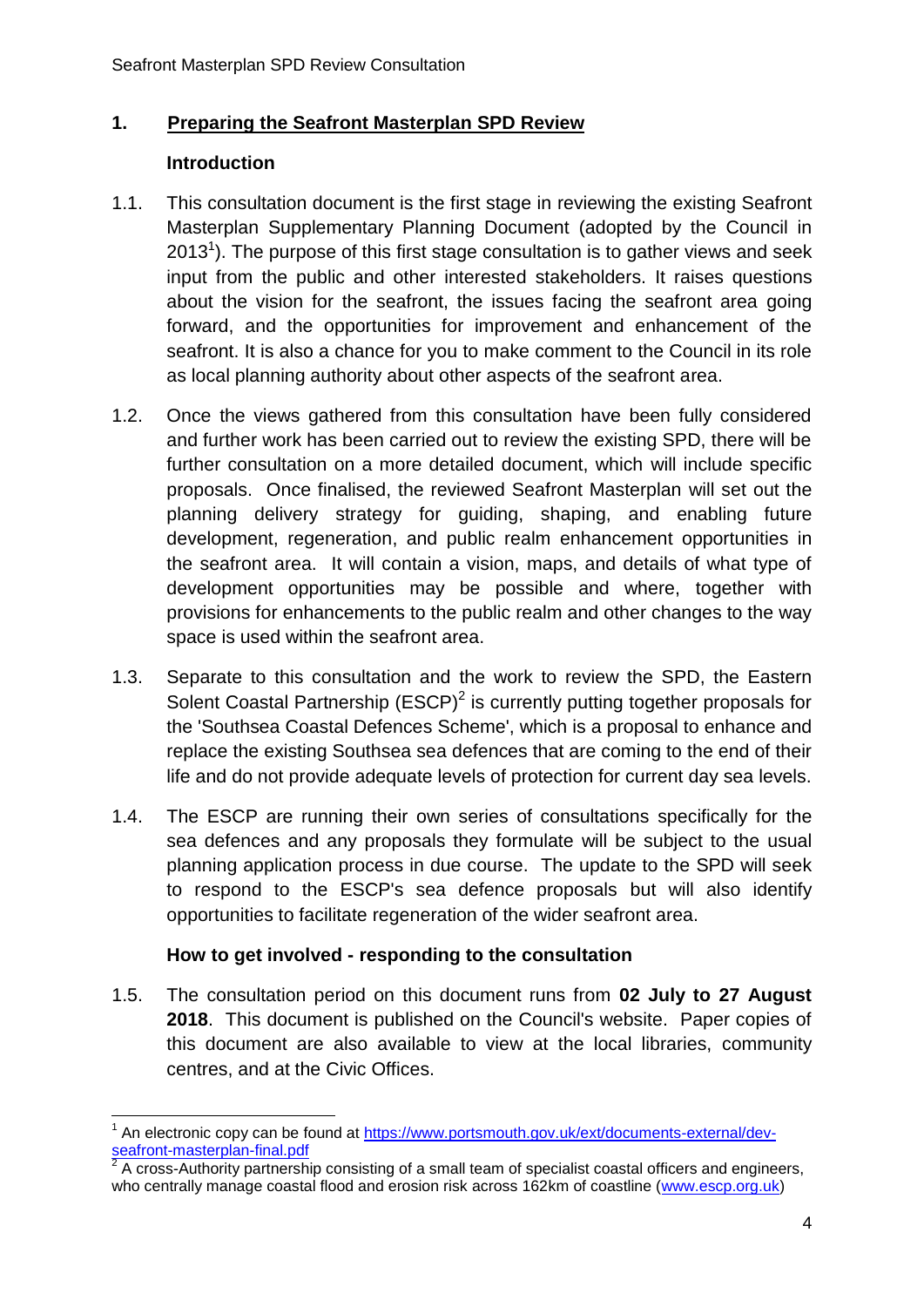- 1.6. This document contains a series of questions (*in bold italics*) to help stimulate debate about the issues and options for the Seafront Masterplan review. It is not essential to answer all questions. However, if there are other views you wish to share with the Council relating to this consultation that are not covered by the questions then please feel free to do so.
- 1.7. All comments received in this consultation will be considered in preparing the next stage of the Seafront Masterplan review.
- 1.8. If you would like to make comments on this document, please complete the online questionnaire or submit a formal response form. Comments can also be sent via email to [SeafrontMasterPlan@portsmouthcc.gov.uk.](mailto:SeafrontMasterPlan@portsmouthcc.gov.uk) Alternatively, comments can be sent by post to:

**The Planning Service City Development Portsmouth City Council Civic Offices Guildhall Square Portsmouth PO1 2AU**

1.9. If you have further queries about this document, please contact us using the email address above.

#### <span id="page-4-0"></span>**2. The Future of Southsea Seafront**

- 2.1. The seafront area is a crucial asset to Portsmouth, providing fantastic leisure and recreational space, visitor attractions, cultural events and plays a key role in shaping perceptions of Portsmouth, both as a tourist destination and home for city residents.
- 2.2. The Seafront Masterplan was adopted in 2013. The Council is reviewing the Seafront Masterplan now, so that once the plans for the 'Southsea Coastal Defences Scheme' have been finalised, a revised Seafront Masterplan can be agreed that reflects the changes to the seafront which will be brought about by the proposals. This will help ensure opportunities for enhancement and protection can be maximised in the seafront area.
- 2.3. This consultation follows the Portsmouth Local Plan Issues and Options public consultation, conducted between August and September 2017. A few of the most relevant responses are summarised below:

*"The high value of the seafront and surrounding open space is an asset for residents, visitors, and wildlife. It should be reflected as a priority for investment accordingly"*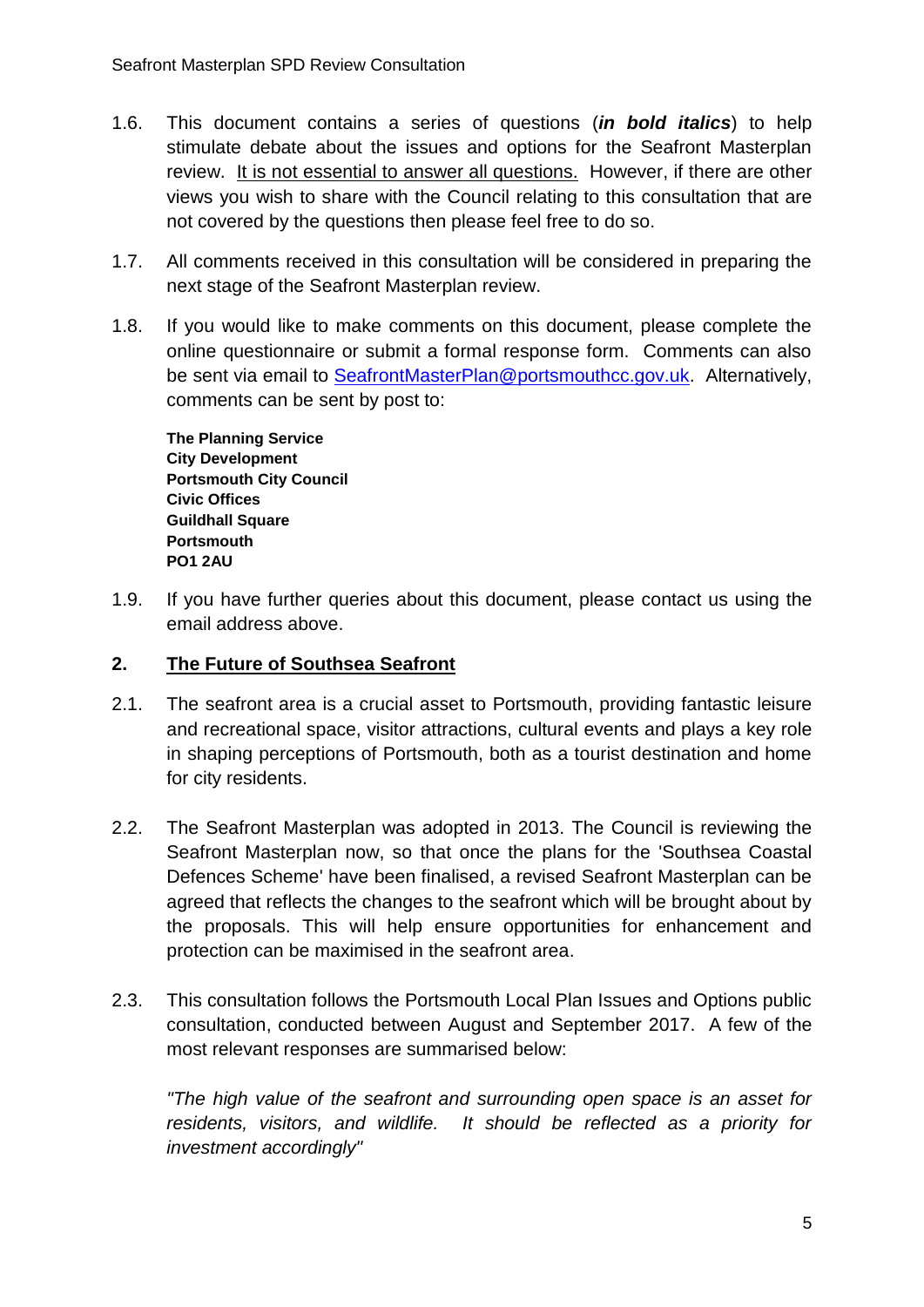*"The seafront is in need of regeneration and more should be done to promote and enhance the seafront and Portsmouth's tourism industry through high quality new development"*

"Improve the connectivity of the seafront with the wider city to allow all *residents to benefit"*

2.4. The review will also consider if the existing Seafront Masterplan area boundary is appropriate.





*1) Should any areas not previously included in the Seafront Masterplan now be included? If so, why?*

#### <span id="page-5-0"></span>**3. Vision and Objectives for Southsea Seafront**

#### **The Vision**

3.1. The vision sets out what the Council wants the seafront area to be like in the future. The vision of the existing SPD aims to help make Portsmouth a European city break destination with world-class attractions and high quality leisure, cultural, and recreation around the seafront, encouraging visitors to spend more time at the seafront and contribute to the vitality and viability of both the seafront and the city.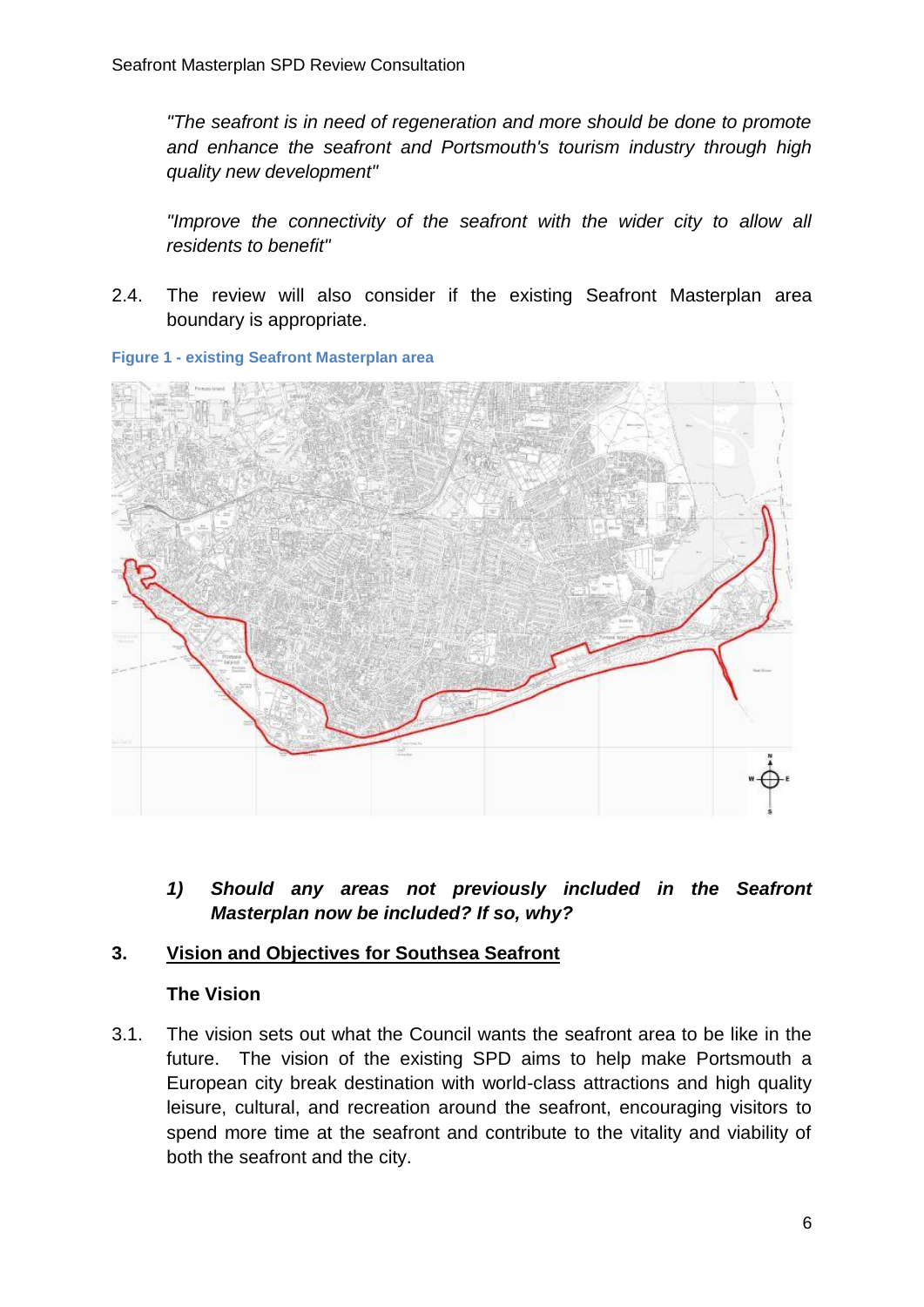# *2) Should the vision for the Seafront Masterplan continue to focus on making Portsmouth a great place to visit, or should it include more focus on living and working here, or something else?*

# **Strategic Objectives**

- 3.2. In order to achieve the vision for the seafront, a set of objectives were drawn up in the existing SPD to underpin all development proposals for the seafront area. These existing objectives are stated below:
	- Introducing a vibrant mix of leisure and tourism uses to the area, including small scale cafes and restaurants, that will attract people to the Seafront all year round;
	- Ensuring that the design of new attractions and public spaces is distinctive and of a high quality, and that it is sensitive to, and enhances, the character of the area;
	- Conserving and enhancing the Seafront's historic environment and heritage assets;
	- Strengthening routes between Old Portsmouth and Eastney Beach, and to other parts of the city;
	- Protecting the open nature of Southsea Common and other public spaces, and the valuable wildlife habitat at Eastney Beach; and
	- Ensuring that the new sea defences integrate sensitively with the local environment and provide opportunities to improve the Seafront.
- 3.3. Some or all of these objectives could be retained in the updated Masterplan, depending on what vision is set for the seafront. However, it is envisaged that new or additional objectives will be drawn up that are more specific in terms of delivering the planning strategy for guiding, shaping, and enabling development and regeneration opportunities, and public realm enhancements.
	- *3) Which of the existing objectives do you think should be retained, if any?*
	- *4) What topic areas should any new or additional objectives consider (e.g. landscaping, parking, air quality, etc.)?*

# <span id="page-6-0"></span>**4. The Seafront and the City**

- 4.1. The current Seafront Masterplan includes a chapter entitled 'The Seafront area framework'. This chapter includes sections on:
	- Designations
	- Coastal defences
	- New events
	- Design principles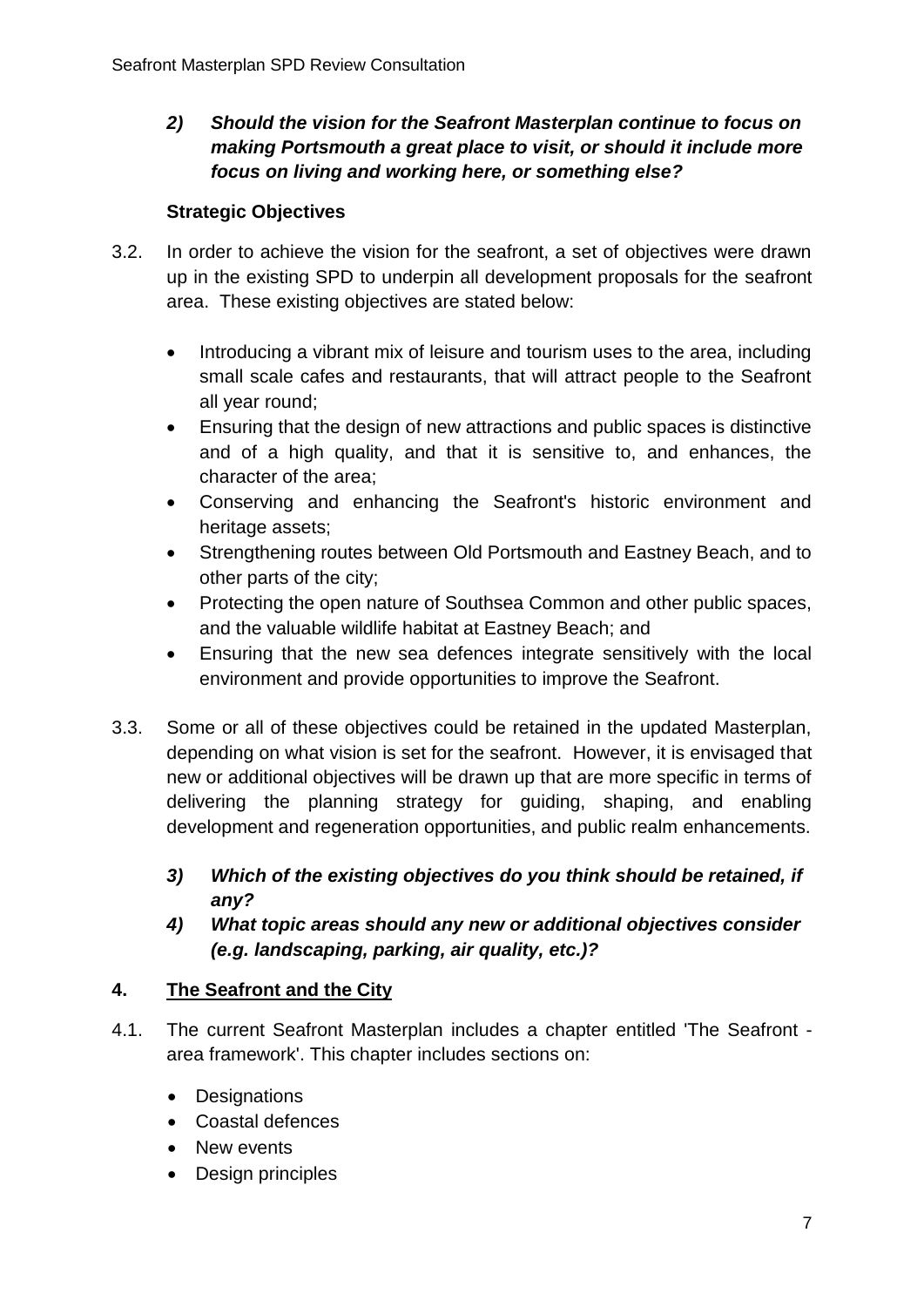- Access and ease of movement
- 4.2. This chapter considers the overall seafront area. Some elements need to be reviewed in relation to the new sea defences and the review also presents the opportunity to reorganise and review other parts of the chapter. The following topics have been identified as requiring further consideration and some initial issues and questions are identified below:
	- Connectivity;
	- Public realm;
	- Habitats and natural environment;
	- Health, sport, recreation, and open space; and
	- Heritage

#### **Connectivity**

- 4.3. Access and ease of movement is considered in the existing Masterplan, but given that this is such an important and complex issue, it should be revisited. Connectivity needs to be considered across the seafront area as a whole and to other parts of the city, as well as at specific locations within the seafront area. The Seafront Masterplan will also have to respond to its wider context, including other plans such as the Local Plan and the Local Transport Plan 3. There are many issues in relation to connectivity, so we have tried to identify the most the important questions.
	- *5) What opportunities are there to improve walking routes in and around the seafront area, including improving access for people with reduced mobility?*
	- *6) What opportunities are there to improve cycling routes in and around the seafront area?*
	- *7) What opportunities are there to improve public transport (including hovercraft) in and around the seafront area to encourage less use of the private car?*
	- *8) How could the Promenade be better connected to Southsea Common and other adjacent areas (e.g. more zebra crossings, reduced access for cars)?*
	- *9) How could the seafront area be better connected with Southsea town centre and other parts of the city (e.g. walking & cycling routes)?*
	- *10) What other connectivity issues and opportunities should be considered?*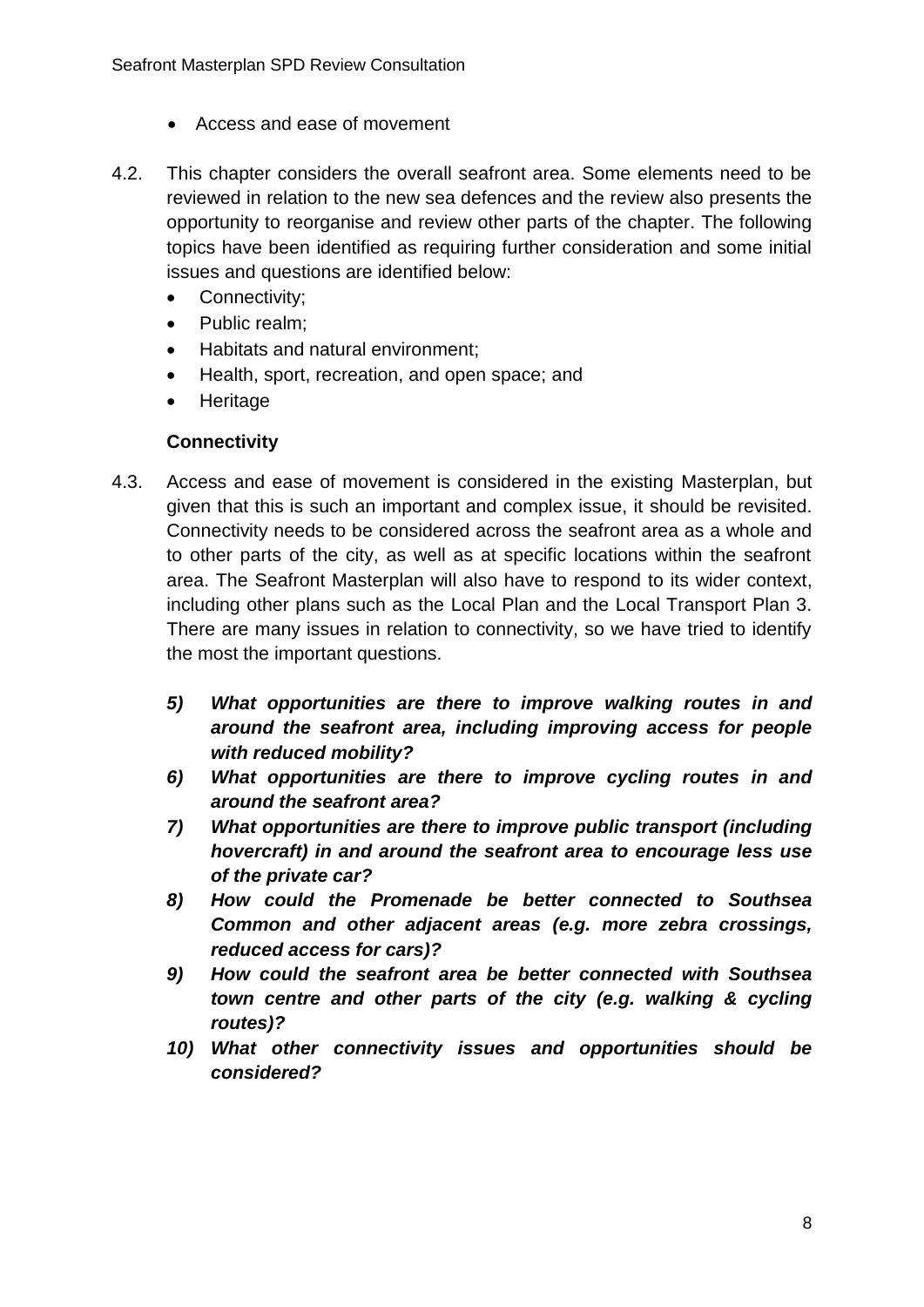# **Public realm**

- 4.4. Public realm encompasses (but is not limited to) the streets, paths, parks, squares, and open spaces which are accessible to all, no matter the time of day. The success of an area's public realm is largely dependent on the layout and design of spaces, materials used (on buildings, surfaces, etc.), landscaping, street furniture, public art, lighting, and its feeling of safety and security.
	- *11) What do you think should be considered in order to enhance the public realm in the seafront area (e.g. tree planting, surfacing materials, street furniture, etc.)?*
	- *12) In terms of street furniture and public art, what would you change, if anything?*
	- *13) In terms of street and building lighting, what would you change, if anything?*
	- *14) How safe do you feel when you visit the seafront area? Are there any locations where the feeling of safety could be improved?*

#### **Habitats and natural environment**

- 4.5. The seafront also contains significant habitats, some of which are protected. Eastney Beach, for example, is a rare habitat environment, home to more than 100 different plant species. Parts of Southsea Common and the beach are also important sites for Solent Waders and Brent Geese. These need to be taken into account in the review of the Seafront Masterplan.
	- *15) In addition to existing measures to protect and enhance important habitat sites within the Seafront Masterplan, what else should be considered?*
	- *16) What other measures should be considered to enhance the natural environment and green/blue infrastructure in the seafront area (e.g. additional tree planting, landscaping, water features, etc.)?*

#### **Health, sport, recreation & open space**

- 4.6. The seafront is also an important asset for health, sports, recreation, and includes large areas of open space. There are opportunities to better utilise existing facilities/areas for these uses, and also to enhance provision through new development and enhancements to the public realm.
	- *17) What do you think should be considered in order to enhance health, sport, recreation, and open spaces in the seafront area (e.g. routes for cycling, new sporting facilities, etc.)?*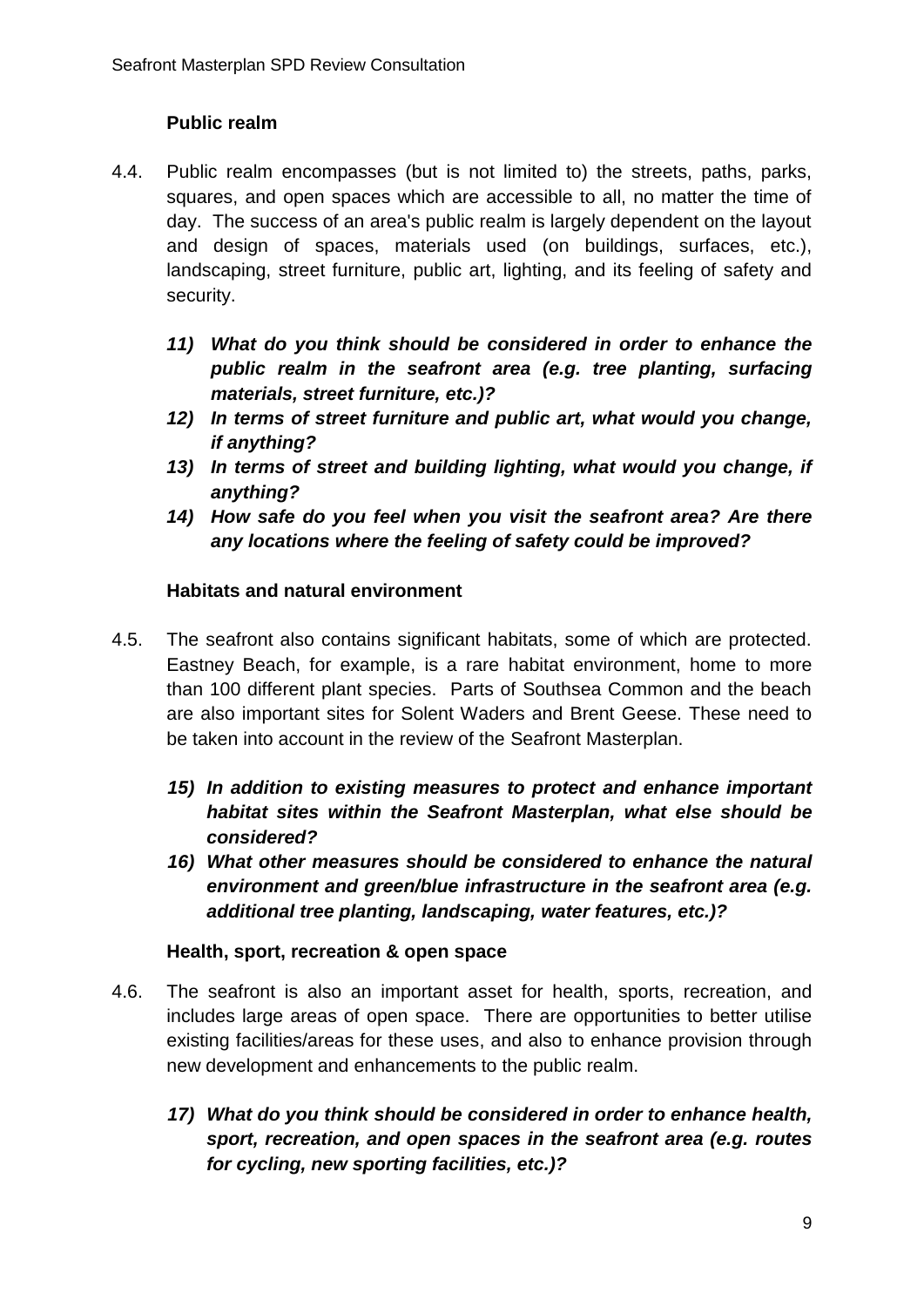# **Heritage**

- 4.7. The seafront contains a number of heritage assets located across a broad area from Old Portsmouth to Eastney. The designations of these heritage assets range from listed buildings and memorials to scheduled ancient monuments, to the Common's designation as a historic park and garden. The majority of the seafront falls within a Conservation Area.
- 4.8. Some of these heritage assets are more evident in terms of physical presence and can be readily appreciated, for instance the Common, or the Royal Naval War Memorial. However, the seafront also contains heritage assets which currently are not as evident, for instance the Eastney Batteries, or Fort Cumberland. The Seafront Masterplan could identify opportunities to enhance heritage assets, so that their historic significance and value can be better understood. There may also be opportunities to better utilise heritage assets to promote their conservation and appreciation, as well as providing opportunities to contribute towards revitalising the economy of the seafront.

# *18) In addition to existing measures to protect and enhance important heritage assets within the seafront, what other ideas should we explore?*

#### <span id="page-9-0"></span>**5. Opportunity Area: Old Portsmouth**

- 5.1. The main opportunity for significant regeneration of Old Portsmouth identified in the current SPD was 'The ARTches' project, which has since been implemented and now known as 'The Hotwalls Studios'. This has provided Portsmouth with an outstanding location for artists and other creative industries to showcase their work, as well as becoming an impressive visitor attraction.
- 5.2. We would like to build upon the success of 'The Hotwalls Studios' in exploring other opportunities within Old Portsmouth (or further along the seafront where heritage assets exist) to regenerate the seafront as a whole.

# *19) Are there any opportunity areas within Old Portsmouth that we could consider? Please give details.*

#### <span id="page-9-1"></span>**6. Opportunity Area: Long Curtain Moat area**

- <span id="page-9-2"></span>6.1. In the existing Seafront Masterplan SPD, a new route is suggested which would create a route around Kings Bastion.
	- *20) Would you like to see any enhancements in the King's Bastion and Long Curtain Moat area? Please give details.*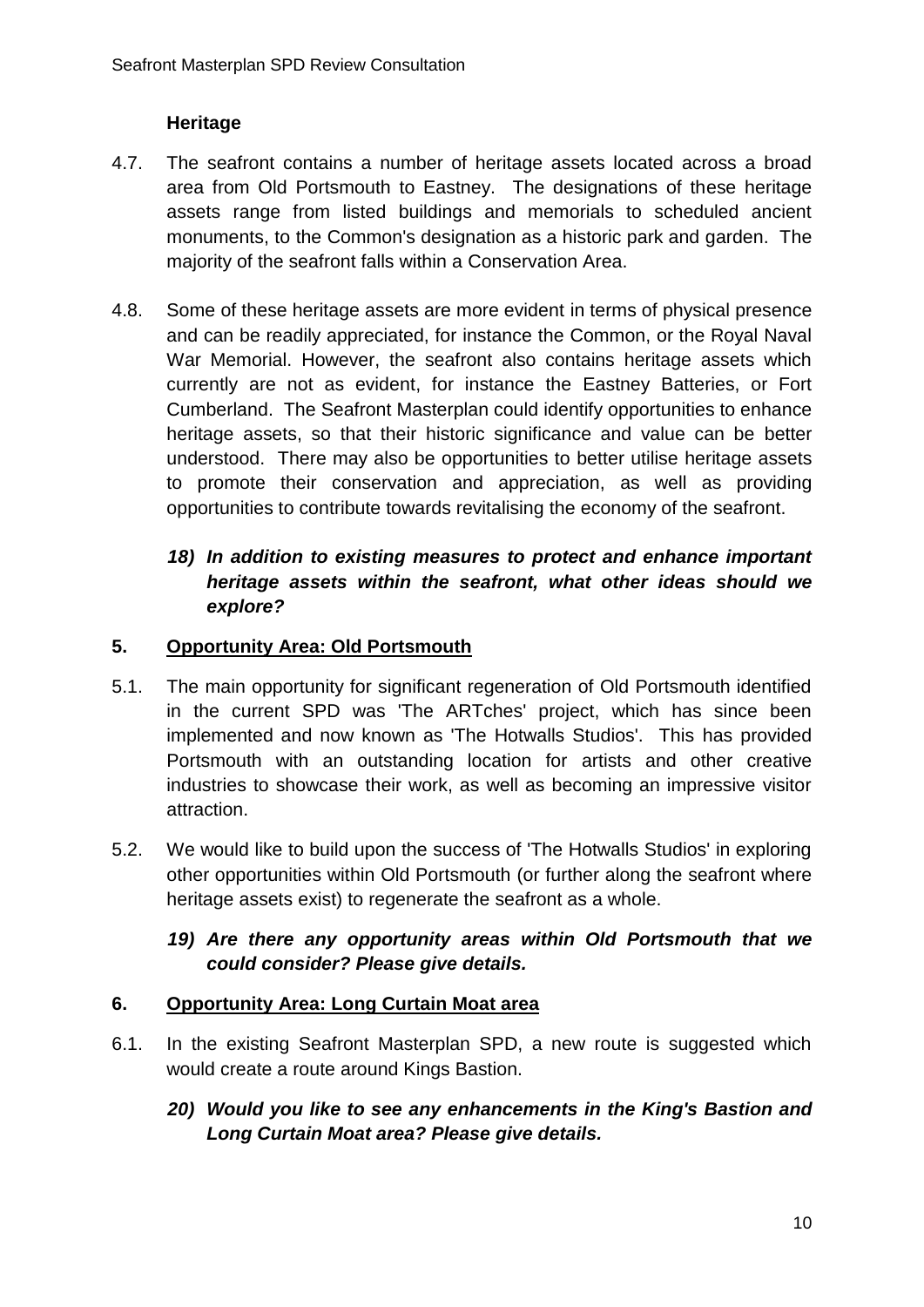#### **7. Opportunity Area: Clarence Pier area**

- 7.1. In the existing Masterplan, many opportunities are identified in the Clarence Pier area through comprehensive redevelopment, with the aim of strengthening its role as a visitor destination into the evening as well as in the day and throughout the year. The redevelopment opportunities include introducing a mix of uses and enhancements, such as:
	- Residential development
	- Hotels & conference facilities
	- Cafés & restaurants
	- Gallery spaces
	- Performance spaces
	- Amusements and other leisure activities
	- New hovercraft bus terminal and transport interchange
	- Funfair rides
	- High quality buildings, public spaces and pedestrian routes through the area
	- Nature conservation, in particular relating to brent geese
- 7.2. Coastal defences for the Clarence Pier area are also referenced in the existing Masterplan. This section will need to be updated to take into account the final designs of the sea defences.

#### *21) What uses do you think are appropriate for Clarence Pier?*

# *22) Do you think there is scope for a tall building development at Clarence Pier?*

#### <span id="page-10-0"></span>**8. Opportunity Area: Southsea Common area**

- 8.1. This area includes the Common itself, the adjacent Promenade and the Blue Reef Aquarium area.
- 8.2. The following are also identified in the existing Masterplan as having potential for enhancements:
	- Mozzarella Joes
	- Clarence Esplanade kiosks
	- Blue Reef Aquarium
	- Southsea Common gateways and routes
	- *23) Do you think the existing Masterplan identifies all the opportunities in the Southsea Common area? If not, where else should be considered?*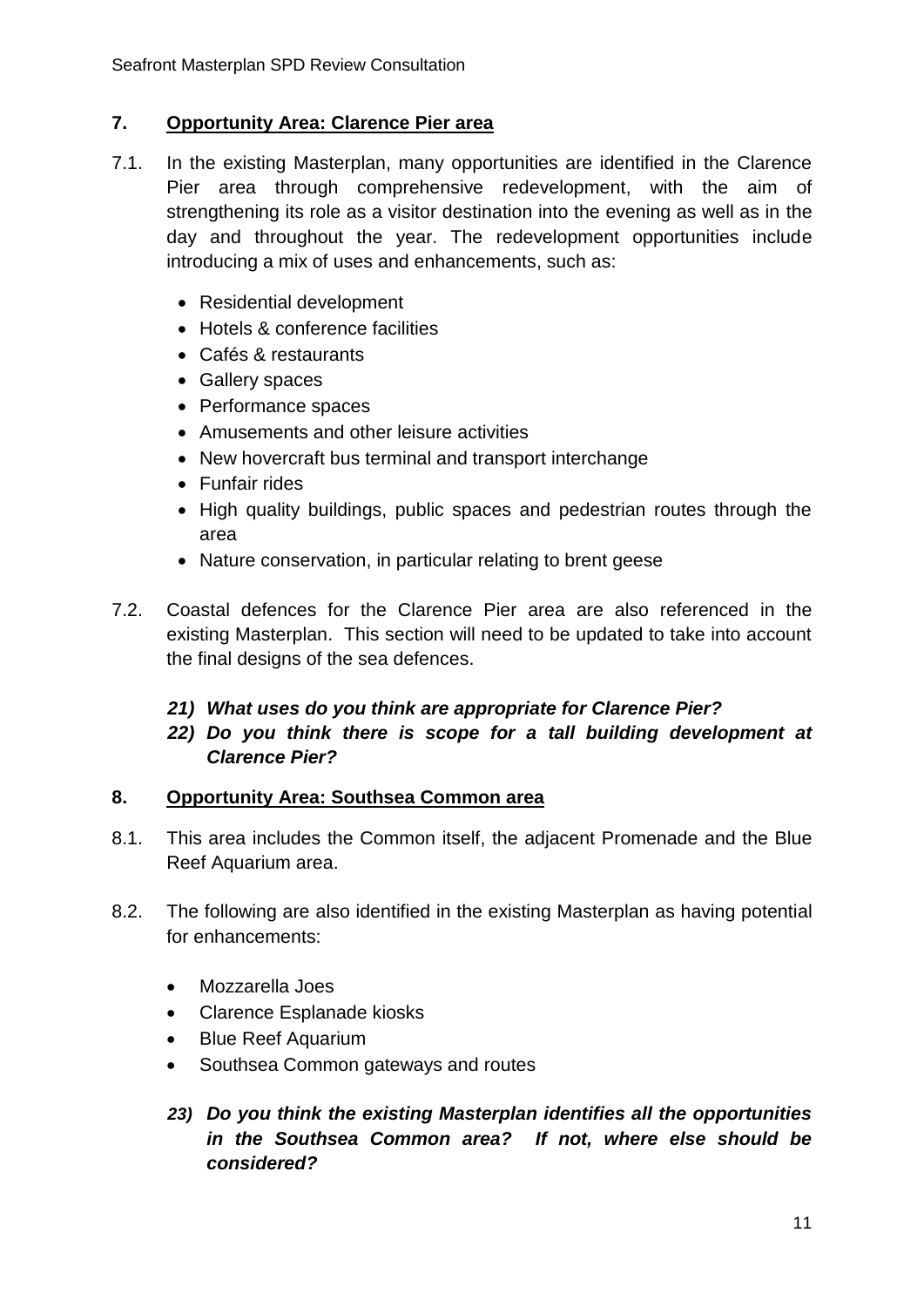- *24) Do you think the identified sites within the Southsea Common area should be retained, enhanced, or should other uses be considered for these sites?*
- *25) What do you think of the public space outside of the Blue Reef Aquarium? Should this space be used in a different way in the future? If so, how?*
- *26) Are there any enhancements to Southsea Common which you would like to see? If so, what?*

#### **9. Opportunity Area: Southsea Castle and surrounds**

- 9.1. Southsea Castle is a jewel in Portsmouth's maritime history and deserves a setting that reflects its significance. The surrounding area around Southsea Castle also offers opportunities for recreation and culture, like The Bandstand and Castle Fields, as well as offering great views of the Solent from the Castle ramparts. However, we think that there are opportunities to enhance these areas further.
	- *27) What enhancements should be made to Southsea Castle, if any?*
	- *28) What enhancements should be made to Castle Fields and The Bandstand area, if any?*
	- *29) What uses would you like to see introduced in the Southsea Castle area, if any?*

#### <span id="page-11-0"></span>**10. Opportunity Area: Avenue de Caen and surrounds**

- 10.1. Avenue de Caen is an important route from Southsea Castle towards Southsea town centre and it could be enhanced to encourage people to visit Southsea town centre. Alongside this, the former Seafront Manager's office and surrounding existing sport and leisure facilities could be redeveloped to create a 'sports hub', which could also be linked to Southsea Skatepark.
	- *30) Should the Avenue de Caen area be pedestrianised?*
	- *31) Would you like to see a regular market on Avenue de Caen? If yes, what should this market focus on?*
	- *32) What do you think of the idea to create a 'sports hub'? What other uses should be considered?*
	- *33) Are there any other facilities or uses you would like to see introduced into this area?*

#### <span id="page-11-1"></span>**11. Opportunity Area: The Pyramids Centre and surrounds**

11.1. The Pyramids Centre provides health, leisure, and cultural facilities, as well as a location for hosting special occasions, corporate functions, and weddings. There are numerous opportunities to enhance access to and from the building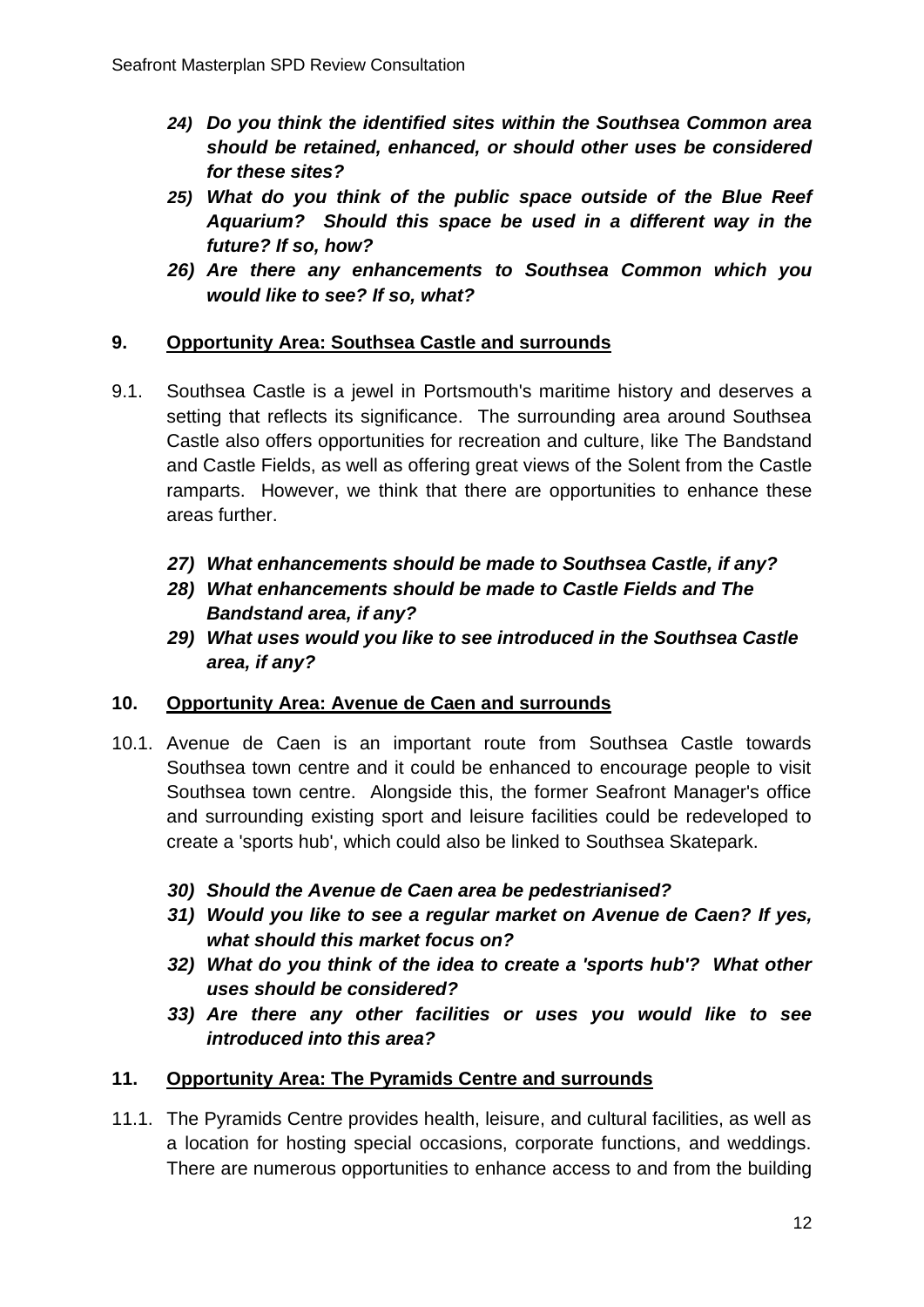with its surroundings, as well as to enhance the public realm and the adjacent Rock Gardens. Moreover, should the site be redeveloped, there are opportunities to introduce other appropriate uses such as a hotel, museum, or gallery space.

- *34) What should be the future of the Pyramids site be in terms of use(s)?*
- *35) Do you think the Pyramids Centre should be retained in its current form and appearance, or should it be enhanced, or comprehensively redeveloped? If you think the site should be redeveloped in the future, what form could this take (e.g. building scale/appearance) and what uses could be accommodated on the site?*

# <span id="page-12-0"></span>**12. Opportunity Area: Speakers Corner**

- 12.1. The public space at Speakers Corner is currently unattractive and underutilised. The existing SPD identifies Speakers Corner and Rocksbys café as an area which could be enhanced through the provision of a new 'café hub' and other uses in a cluster of small buildings combined with attractive outdoor seating.
	- *36) Do you think the provision of a new café hub is the right approach to enhance Speakers Corner? If not, why not?*
	- *37) What use(s) should be considered to enhance Speakers Corner and what form should these take (e.g. building scale/appearance)?*

# <span id="page-12-1"></span>**13. Opportunity Area: South Parade Pier and Canoe Lake**

- 13.1. Since the existing Seafront Masterplan was adopted, refurbishment has occurred on the pier itself and a new development built on the Savoy Building site for age-restricted housing.
- 13.2. Other opportunities within this area were also identified in the Seafront Masterplan relating to:
	- South Parade kiosks
	- Entrances to Canoe Lake
	- Canoe Lake and the surrounding area (including the sports facilities/areas)
	- The Model Village
	- Cumberland House Museum
	- Lumps Fort & Rose Garden

# *38) What enhancements could be made to the South Parade Pier area?*

*39) How could Canoe Lake (including the sports facilities/areas) be enhanced in terms of uses and its overall appearance? What other use(s) or enhancements could be introduced?*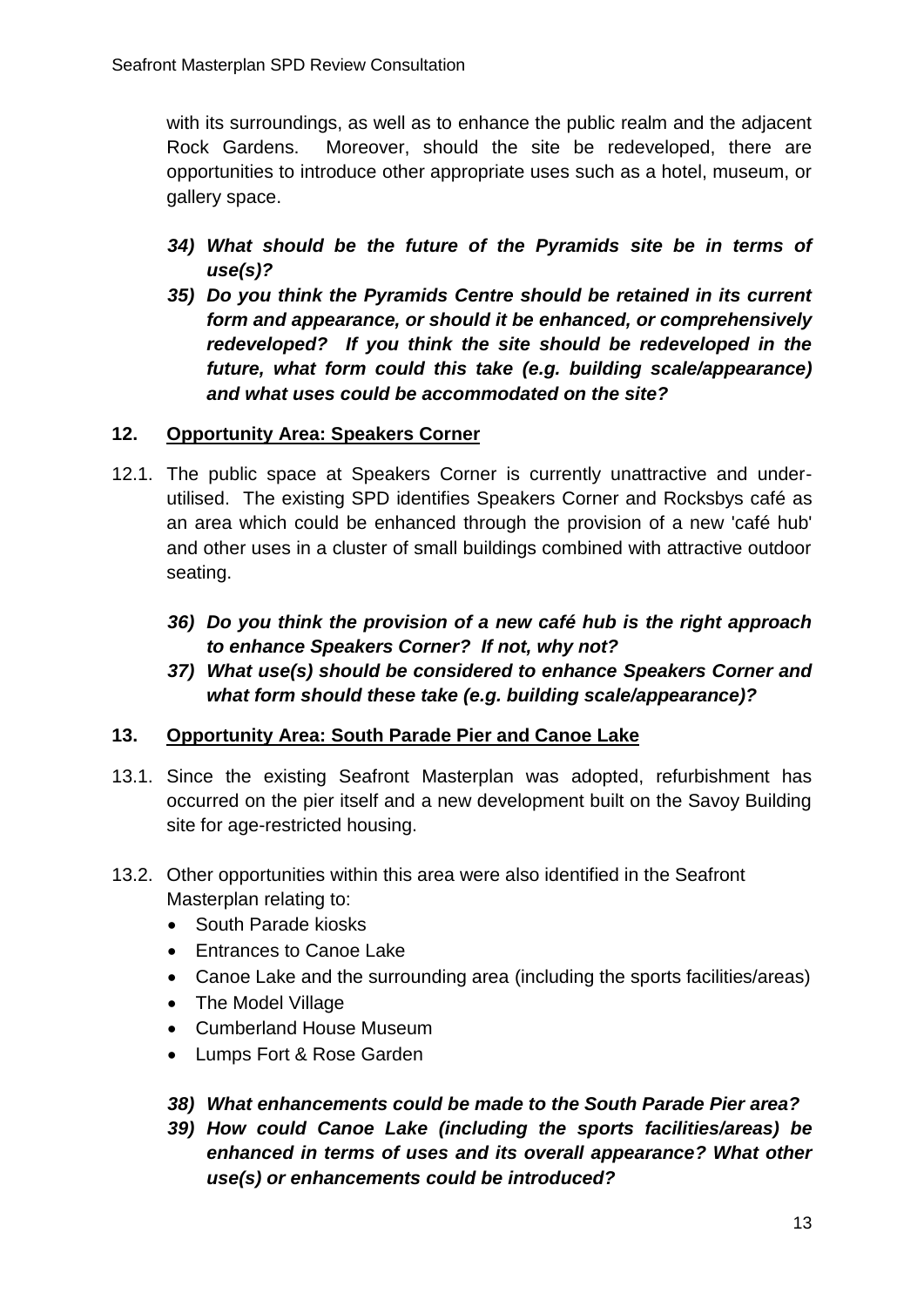- *40) What enhancements should be made to Cumberland House, if any?*
- *41) What enhancements should be made to The Model Village, if any?*
- *42) What enhancements should be made to Lumps Fort/Rose Garden, if any?*

#### **14. Opportunity Area: Eastney Beach, Fort Cumberland, and Ferry Road**

- 14.1. The following areas have been identified in the existing SPD as opportunity areas and/or requiring enhancement: St Georges Road gateway; former Royal Marines Museum; Eastney swimming pool and public toilets; Fort Cumberland; and the Ferry Road area.
- 14.2. The existing SPD identified Eastney swimming pool and public toilets as an opportunity area to implement an 'eco cafe/watersports hub'.
- 14.3. The Ferry Road area includes the area between Southsea Marina and the Hayling Ferry pier.
	- *43) Do you think the provision of a new eco café and watersports hub is the right approach for the site at Eastney Swimming Pool and public toilets? If not, how should this area be used in the future?*
	- *44) What role do you consider Fort Cumberland could play in the economy of the seafront going forward? Are there any new uses that you feel could be accommodated within this site?*
	- *45) What enhancements and uses could be introduced to the Ferry Road area, if any? Is there scope to introduce more residential and/or commercial, for example?*
	- *46) Do you consider there is an opportunity to enhance the public realm in the Ferry Road area? If so, how?*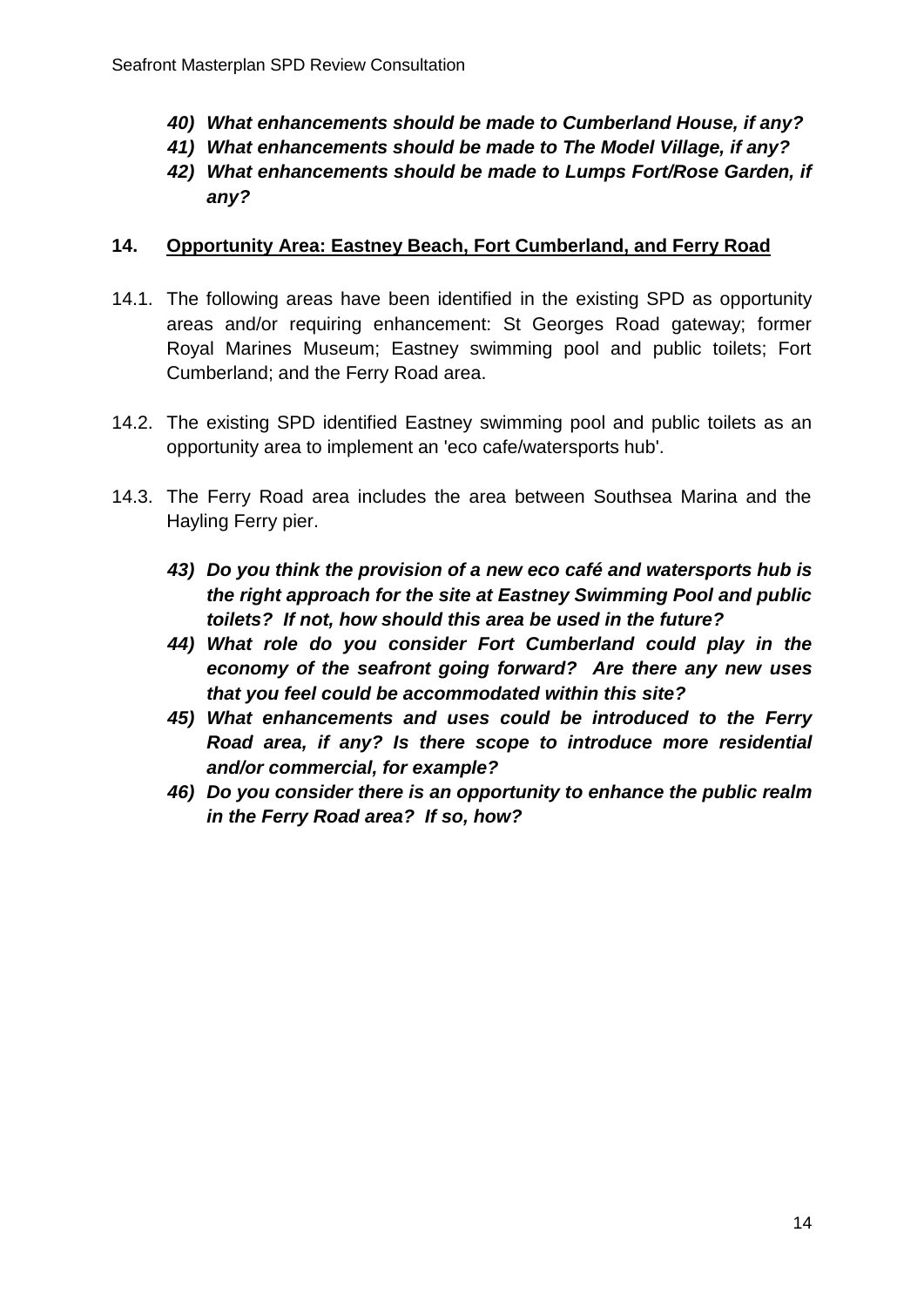#### **Seafront Masterplan SPD Review Consultation Q&A**

#### **What is this consultation about?**

This is an early consultation on the Seafront Masterplan SPD Review. It is similar to an *Issues and Options* consultation because it does not contain firm proposals – it sets out what the issues are for the updated SPD, and identifies some options for dealing with them. We do not have a preferred option – we are at the start of the process – we want to hear what people have to say.

Because we are at an early stage, we do not have any details on what the final updated Masterplan will look like. We have decided to come out and have an early conversation with people – there will be another consultation in due course when we have developed a draft updated Masterplan further.

#### **Why do we need an updated Seafront Masterplan?**

The current Seafront Masterplan was adopted in 2013. While certain provisions of this Masterplan have since been implemented (e.g. Hotwalls Studios, Southsea Castle water feature, Southsea Beach Café), we feel the Masterplan should be reviewed so that we can ascertain whether the current strategy is appropriate and which areas of the strategy need revisiting.

Given that the existing flood defences at Southsea are due for significant renewal (which is being progressed by the Eastern Solent Coastal Partnership), we are reviewing the Seafront Masterplan now so that once the plans for the new flood defences have been finalised a revised Seafront Masterplan can be adopted soon afterwards. Our work to update the Masterplan will help ensure opportunities for enhancement and protection can be maximised in the seafront area.

#### **I haven't heard about this consultation/ exhibition - where has it been advertised?**

The consultation is open for 8 weeks between 02 July and 27 August 2018. This is longer than our required 6 weeks in recognition of the timing of the consultation period.

The consultation was advertised as follows:

- Updated webpage on the Portsmouth City Council's website
- Advert in the Portsmouth News and a press release.
- All persons on the Local Plan contacts database were emailed or written to, including interested members of the public, statutory agencies, neighbouring authorities and other bodies.

The accompanying consultation document is available online. Hard copies are available at the civic office, libraries, and community centres throughout the city.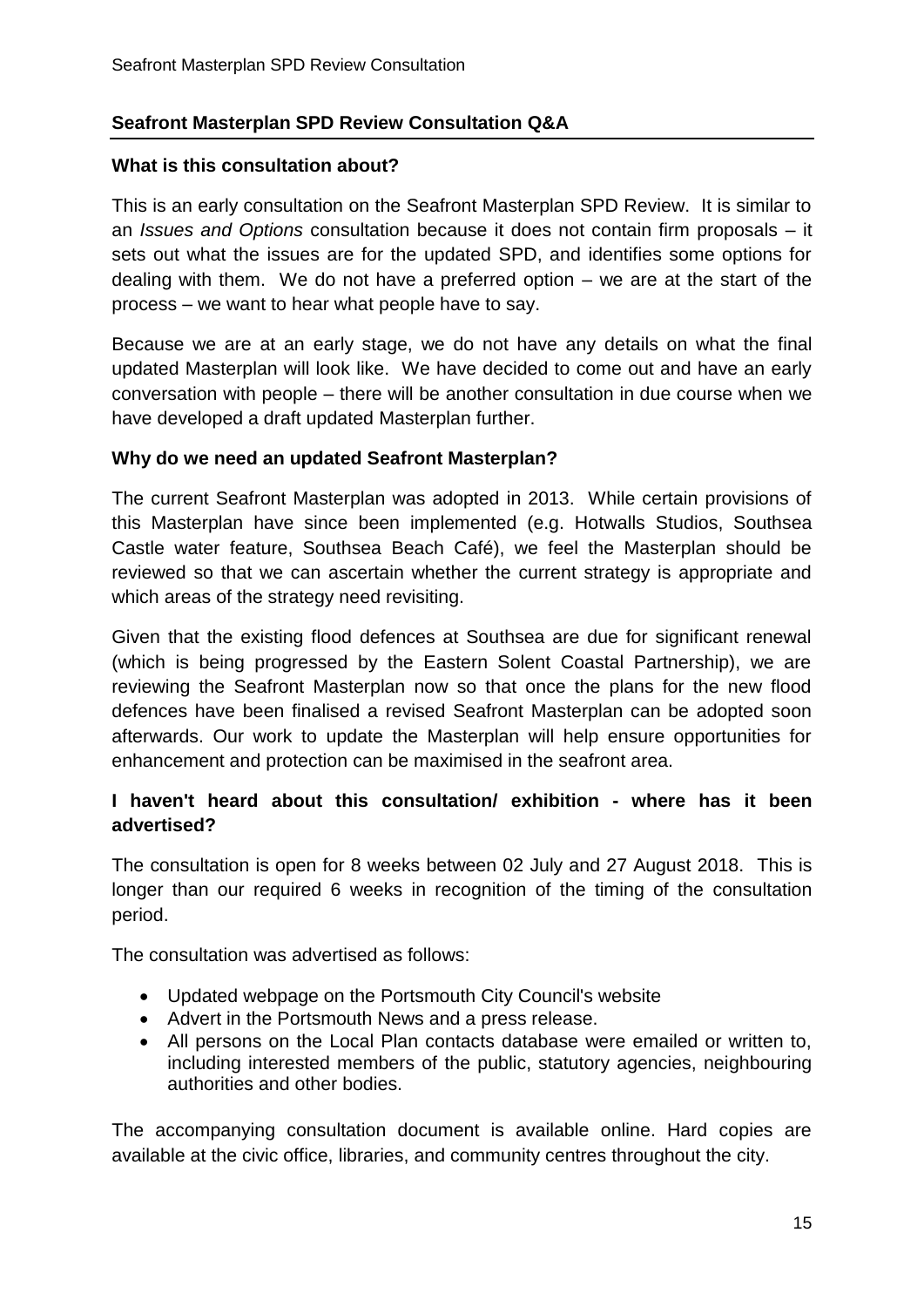There are eight staffed exhibitions at the following times/dates and locations:

- Eastney Community Centre, 1pm-7pm 4 July
- Canoe Lake Tennis Pavilion, 1.30pm-7.30pm 6 July
- Aspex Gallery, 1pm-7pm 10 July
- Anchorage Park Community Centre, 3pm-7pm 11 July
- St Jude's Church, 1pm-7pm 12 July
- Cosham Community Centre, 3pm-7pm 16 July
- Royal Naval Club & Royal Albert Yacht Club, 1pm-7pm 17 July
- Fratton Community Centre, 1pm-7pm 20 July

#### **Why are you not consulting in my area?**

We have a good spread of consultation sessions across the city, not only within the Southsea area. This is because we feel that the issues concerning the seafront are not just limited to one area but will affect residents across the city.

We have ensured that we have the right staff at each exhibition, qualified planners and other technical staff who are able to answer questions.

#### **Why was the consultation out over the school summer holidays? Could you not extend it?**

We are consulting for 8 weeks - longer than our required 6 weeks in recognition of the timing of the consultation period. We have a need to bring forward the plan as quickly as possible, but we want to carry out consultations in a manner which enables all parties to take part. We have extended our period of consultation by two weeks, but more importantly we are using a range of methods to reach people in that time. In this instance we believe extending the consultation by two weeks achieves the right balance.

#### **Why isn't there more in the SPD on flooding?**

The Masterplan is a long term document covering a range of issues for the seafront. Flooding is covered in general terms but specific improvements will be developed and promoted through the ESCP's Southsea Coastal Defence Scheme, of which the finalised designs will come forward in the short term. The details of the flood defences are likely to be finalised before the updated SPD is adopted.

The existing Southsea defences are coming to the end of their life and do not provide adequate levels of protection for current day sea levels which is why the ESCP's scheme is coming forward.

#### **What will the flood defences at Southsea seafront look like?**

The proposed flood defence scheme is subject to a separate consultation, which is running concurrently with the SPD review consultation. Please speak to a member of the ESCP team for more information.